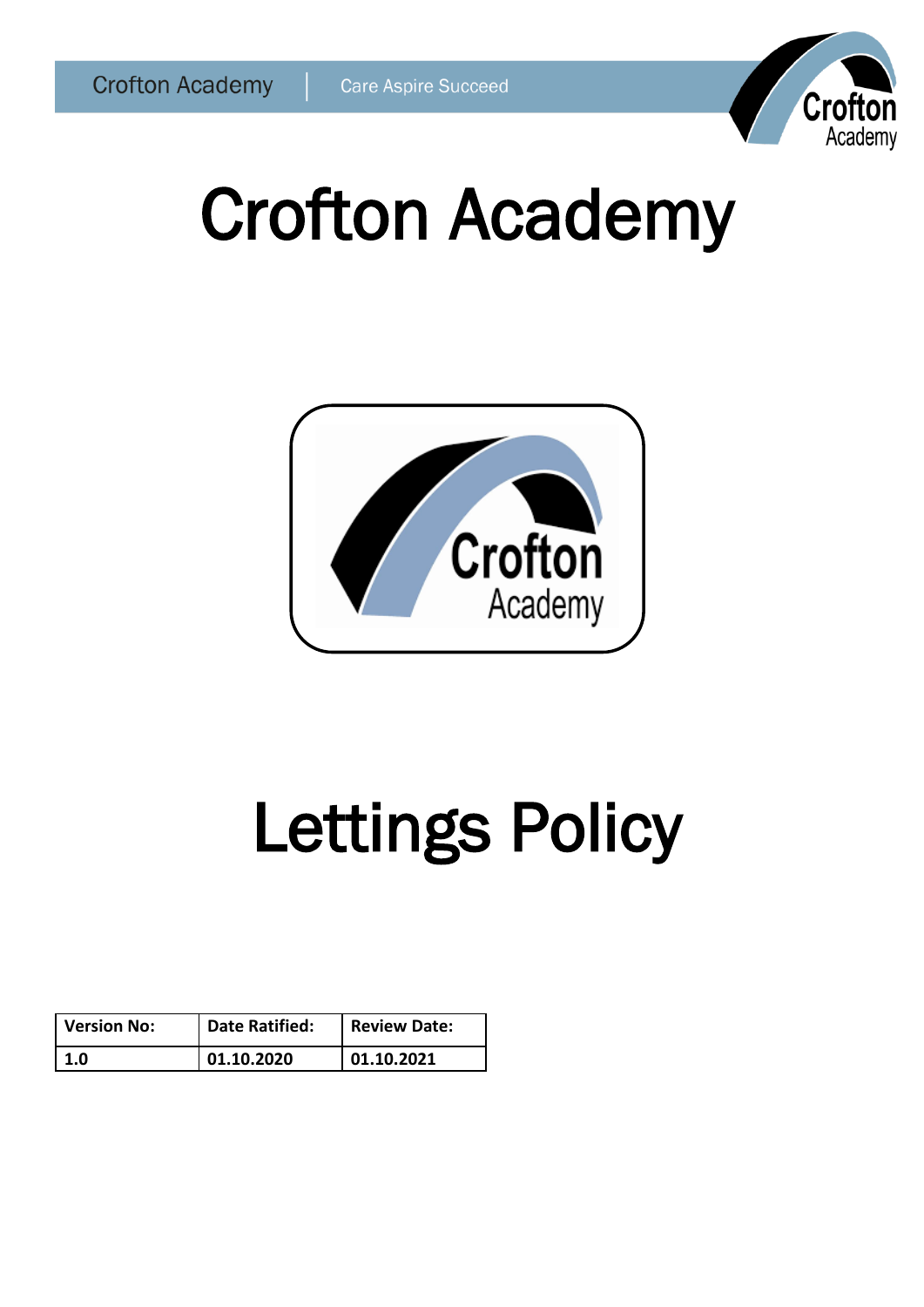

# CROFTON ACADEMY LETTINGS POLICY

#### Introduction

The Governing Body regards the Academy buildings and grounds as a community asset and will make every reasonable effort to enable them to be used as much as possible. However, the overriding aim of the Governing Body is to support the Academy in providing the best possible education for its students, and any lettings of the premises to outside organisations will be considered with this in mind.

The Academy's funding (which is provided for the education of its students) will not be used to subsidise any lettings by community or commercial organisations. A charge will be levied to meet the additional costs incurred by the Academy in respect of any lettings of the premises. As a minimum, the actual cost to the Academy of any use of the premises by an outside organisation must be reimbursed to the Academy's budget.

# Definition of a Letting

A letting may be defined as "any use of the Academy premises (buildings and grounds) by either a community group (such as a local drama group or football team), or a commercial organisation (such as the local branch of 'Weight Watchers')". A letting must not interfere with the primary activity of the Academy, which is to provide a high standard of education for all its students.

Use of the premises for activities such as staff meetings, parents' meetings, Governing Body meetings and extra-curricular activities of students supervised by Academy staff, fall within the corporate life of the Academy. Costs arising from these uses are therefore a legitimate charge against the Academy's budget.

# Charges for a Letting

The Governing Body is responsible for setting charges for the letting of the Academy premises. A charge will be levied which covers the following:

- Cost of services (heating and lighting);
- Cost of staffing;
- Cost of administration:
- Cost of wear and tear:
- Cost of use of Academy equipment (if applicable);
- Profit element (if appropriate).

Where there are multiple lettings taking place at the same time, the costs for services and staffing will normally be shared between the organisations involved.

The specific charge levied will be reviewed annually, during the spring term, by the Finance, Personnel & Premises Committee, for implementation from the beginning of the next financial year, with effect from 1st September of that year. Current charges will be provided in advance of any letting being agreed and are detailed in Appendix A.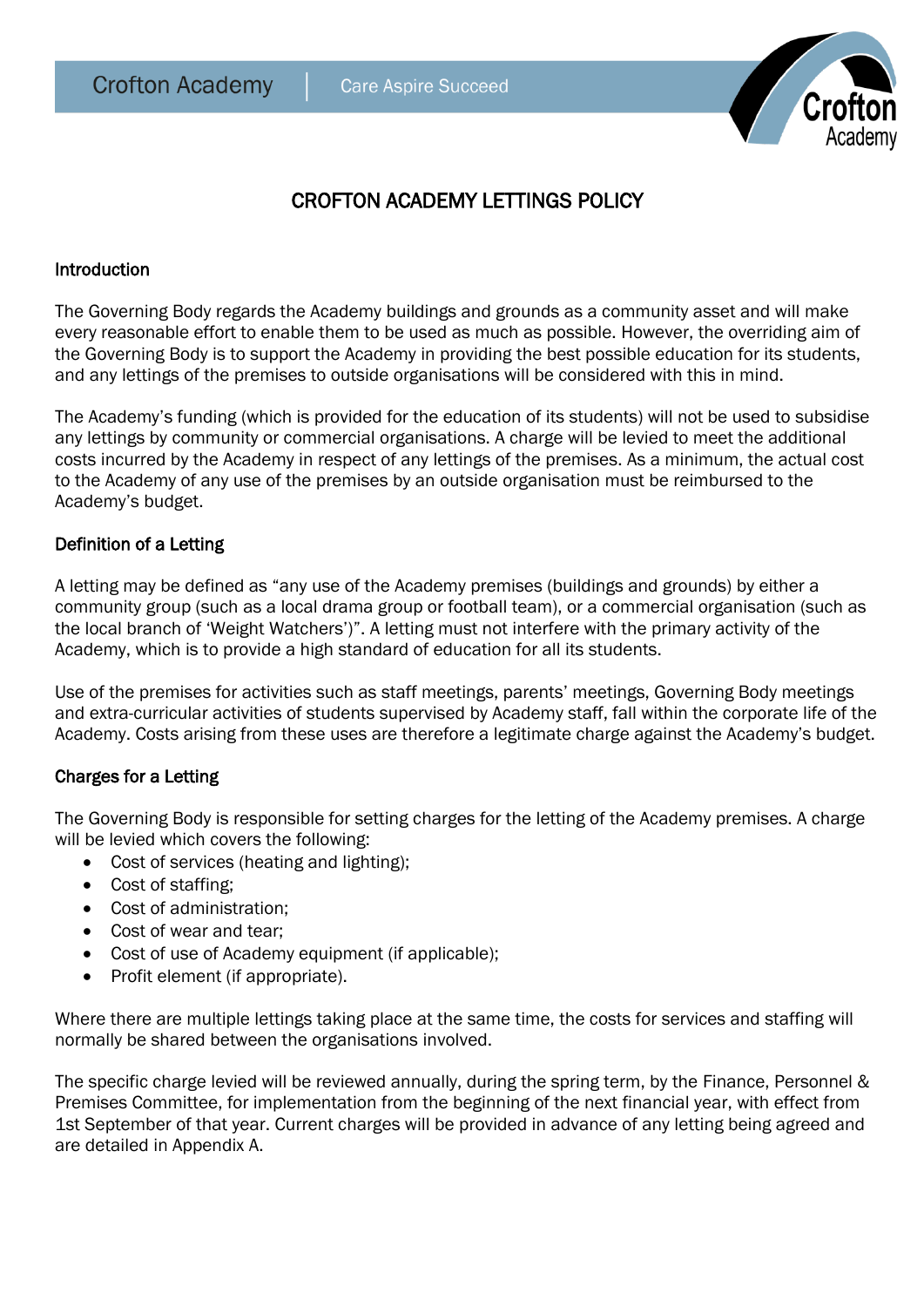

#### **VAT**

In general, the letting of rooms for non-sporting activities is exempt of VAT, whereas sports lettings are subject to VAT (although there are exemptions under certain circumstances). For specific lettings, clarification will be sought from the Business Manager.

#### Management and Administration of Lettings

The Business Manager is responsible for the management of lettings, in accordance with the Governing Body's policy.

Organisations seeking to hire the Academy premises should approach the Finance Manager (or other designated member of staff), who will identify their requirements and clarify the facilities available.

An Initial Request Form (Appendix B) should be completed at this stage. The Governing Body has the right to refuse an application, and no letting should be regarded as booked until approval has been given in writing. No public announcement of any activity or function taking place should be made by the organisation concerned until the booking has been formally confirmed.

Once a letting has been approved, a letter of confirmation will be sent to the hirer, setting out full details of the letting and enclosing a copy of the terms and conditions and the hire agreement. The letting should not take place until the signed hire agreement has been returned to the Academy.

The person applying to hire the premises will be invoiced for the cost of the letting, in accordance with the Governing Body's current scale of charges. Crofton Academy may wish to seek payment in advance in order to reduce any possible bad debts.

The hirer should be a named individual and the agreement should be in their name, giving their permanent private address. This avoids any slight risk that the letting might be held to be a business tenancy, which would give the hirer security of tenure.

Income and expenditure associated with lettings will be regularly monitored to ensure that at least a "break even" situation is being achieved.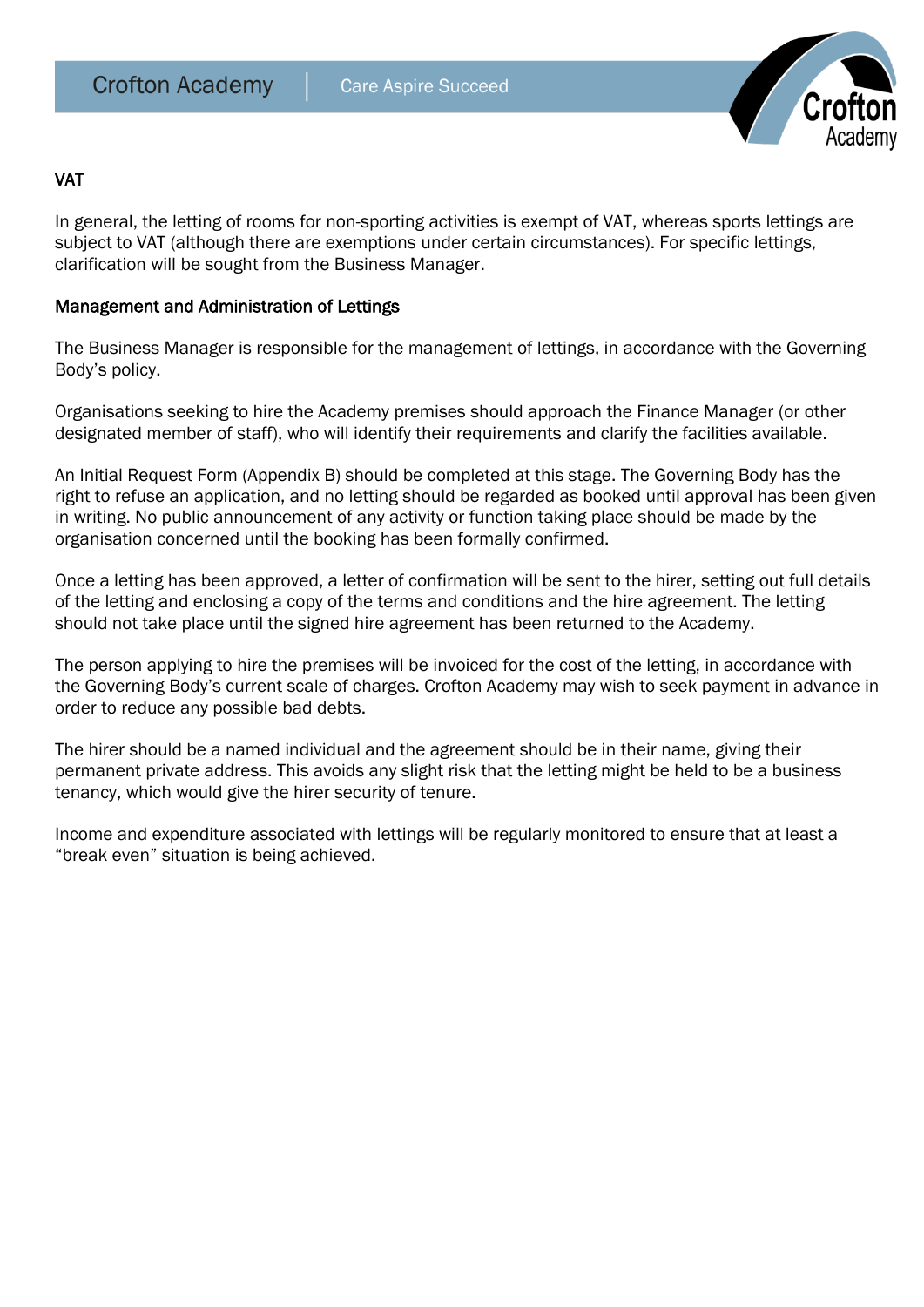

# TERMS AND CONDITIONS FOR THE HIRE OF THE ACADEMY PREMISES

All terms and conditions set out below must be adhered to. The "Hirer" shall be the person making the application for a letting, and this person will be personally responsible for payment of all fees or other sums due in respect of the letting.

#### Status of the Hirer

Lettings will not be made to persons under the age of 18, or to any organisation or group with an unlawful or extremist background. The hire agreement is personal to the hirer only, and nothing in it is intended to have the effect of giving exclusive possession of any part of the Academy to them or of creating any tenancy between the Academy and the hirer.

# Priority of Use

The Business Manager will resolve conflicting requests for the use of the premises, with priority at all times being given to Academy functions.

#### Attendance

The Hirer shall ensure that the number of persons using the premises does not exceed that for which the application was made and approval given.

#### Behaviour

The Hirer shall be responsible for ensuring the preservation of good order for the full duration of the letting and until the premises are vacated.

#### Public Safety

The Hirer shall be responsible for the prevention of overcrowding (such as would endanger public safety), and for keeping clear all gangways, passages and exits. The Hirer shall be responsible for providing adequate supervision to maintain order and good conduct.

#### Own Risk

It is the Hirer's responsibility to ensure that all those attending are made aware of the fact that they do so in all respects at their own risk.

#### Damage, Loss or Injury

The Hirer warrants to the Governing Body that it has appropriate public liability insurance to cover all its legal liabilities for accidents resulting in injuries to persons (including all participants in the activity for which the premises are being hired), and/or loss of or damage to property, including the hired premises, arising out of the letting. The minimum limit for this insurance cover is £2 million. The Hirer must produce the appropriate certificate of insurance cover before the letting can be confirmed.

Crofton Academy will not be responsible for any injury to persons or damage to property arising out of the letting of the premises.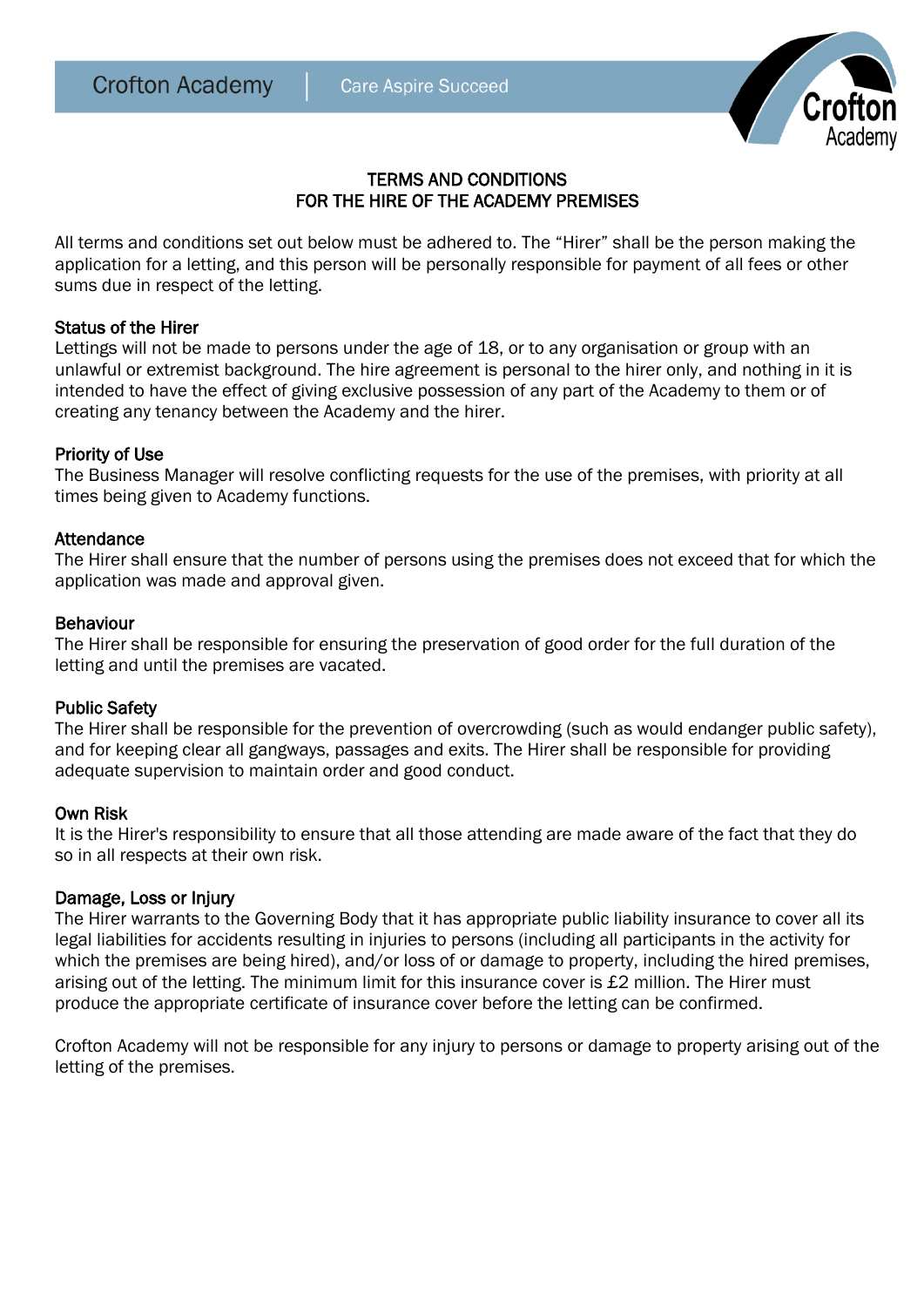

#### Furniture and Fittings

Furniture and fittings shall not be removed or interfered with in any way. No fittings or decorating of any kind necessitating drilling, or the fixing of nails or screws into fixtures which are part of the Academy fabric, are permitted. In the event of any damage to premises or property arising from the letting, the Hirer shall pay the cost of any reparation required.

#### Academy Equipment

This can only be used if requested on the initial application form, and if its use is approved by the Director Business. Responsible adults must supervise the use of any equipment which is issued and ensure its safe return. The Hirer is liable for any damage, loss or theft of Academy equipment they are using, and for the equipment's safe and appropriate use.

#### Electrical Equipment

Any electrical equipment brought by the Hirer onto the Academy site MUST comply with the code of practice for portable electrical appliance equipment. Equipment must have a certificate of safety from a qualified electrical engineer. The intention to use any electrical equipment must be notified on the application.

#### Car Parking Facilities

Subject to availability, these may be used by the Hirer and other adults involved in the letting.

#### Toilet Facilities

Access to the Academy's toilet facilities is included as part of the hire arrangements.

#### First Aid Facilities

There is no legal requirement for the Academy to provide first aid facilities for the Hirer. It is the Hirer's responsibility to make their own arrangements, such as the provision of first aid training for supervising personnel, and the provision of a first aid kit, particularly in the case of sports lettings. Use of the Academy's resources is not available.

#### Food and Drink

No food or drink may be prepared or consumed on the property without the direct permission of the Governing Body, in line with current food hygiene regulations. All litter must be placed in the bins provided.

#### Intoxicating Liquor

No intoxicants shall be brought on to or consumed on the premises.

#### Smoking

The whole of the Academy premises including grounds (car-parks and sports pitches) are non-smoking areas, and smoking is strictly not permitted. This includes e-cigarettes and vapes.

#### Heels and Shoes

No stiletto or any type of thin heel is to be worn in the Sports Hall, Dance Studio, Drama Studio and Fitness Suite. If activities involve outdoor use, participants should ensure footwear is cleaned before reentering the premises.

No outdoor footwear that may cause damage to the facility 3G carpet is to be worn by any user. No screw-in studs, large moulded studs, moulded blades or high heels are allowed.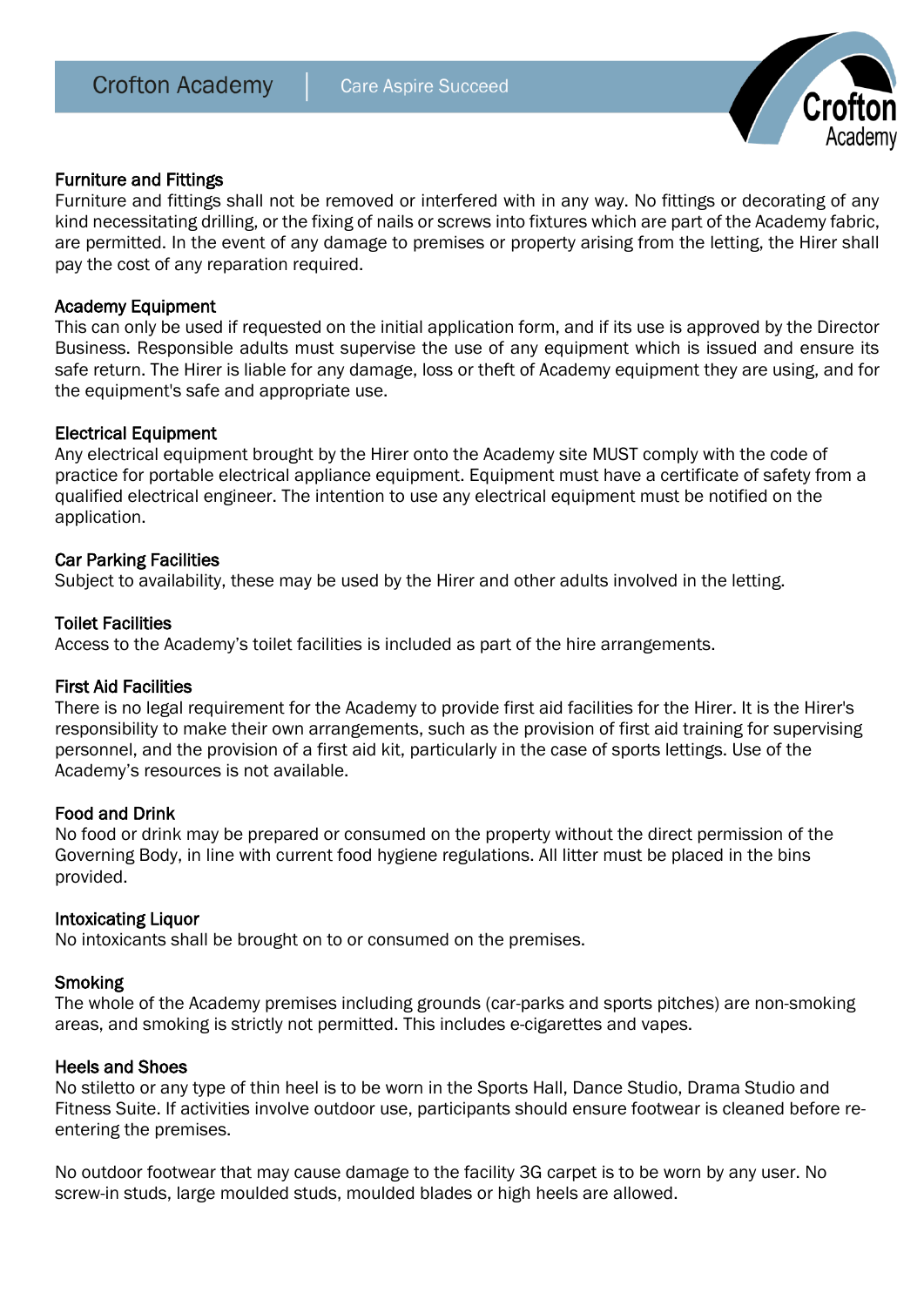

### Copyright or Performing Rights

The Hirer shall not, during the occupancy of the premises, infringe any subsisting copyright or performing right, and shall indemnify the Academy against all sums of money which the Academy may have to pay by reason of an infringement of copyright or performing right occurring during the period of hire covered by this agreement.

#### Sub-letting

The Hirer shall not sub-let the premises to another person.

#### **Charges**

Hire charges are reviewed annually, a full quotation will be proved on request.

#### Variation of Scales of Charges and Cancellations

The Hirer acknowledges that the charges given may be increased from time to time (they will be reviewed by the Governing Body on an annual basis) and that the letting may be cancelled, provided that in each circumstance at least 28 days' notice either way is given.

#### Security and Site Supervision

The Governors will hire and pay for a person to be responsible for the security and supervision of the premises before, during and after the hire, and for the cleaning of the premises after its use. This cost will be included in the charge for the letting. If no suitable person can be employed, then the letting will not be allowed or will be cancelled. Only named key holders may operate the security system. Keys should not be passed to any other person without direct permission of the Governing Body of the Academy.

#### Right of Access

The Governing Body reserves the right of access to the premises during any letting. The Director of Business or members of the Governing Body from the Finance and Personnel Committee (or suitable alternative) may monitor activities from time to time.

#### Conclusion of the Letting

The Hirer shall, at the end of the hire period, leave the accommodation in a reasonably tidy condition, all equipment being returned to the correct place of storage. If this condition is not adhered to, an additional cost may be charged.

#### Vacation of Premises

The Hirer shall ensure that the premises are vacated promptly at the end of the letting. The Hirer is responsible for supervising any children taking part in an activity until they are collected by a responsible adult. In the event of an emergency, occupants must leave the Academy by the nearest exit and assemble in the nearest c*ar park.* Hirers are responsible for familiarising themselves with emergency exits and must ensure that participants are aware of evacuation procedures.

#### Promotional Literature/Newsletters

A draft copy of any information to be distributed to participants or through the Academy must be sanctioned by the Headteacher a week prior to distribution by the Hirer.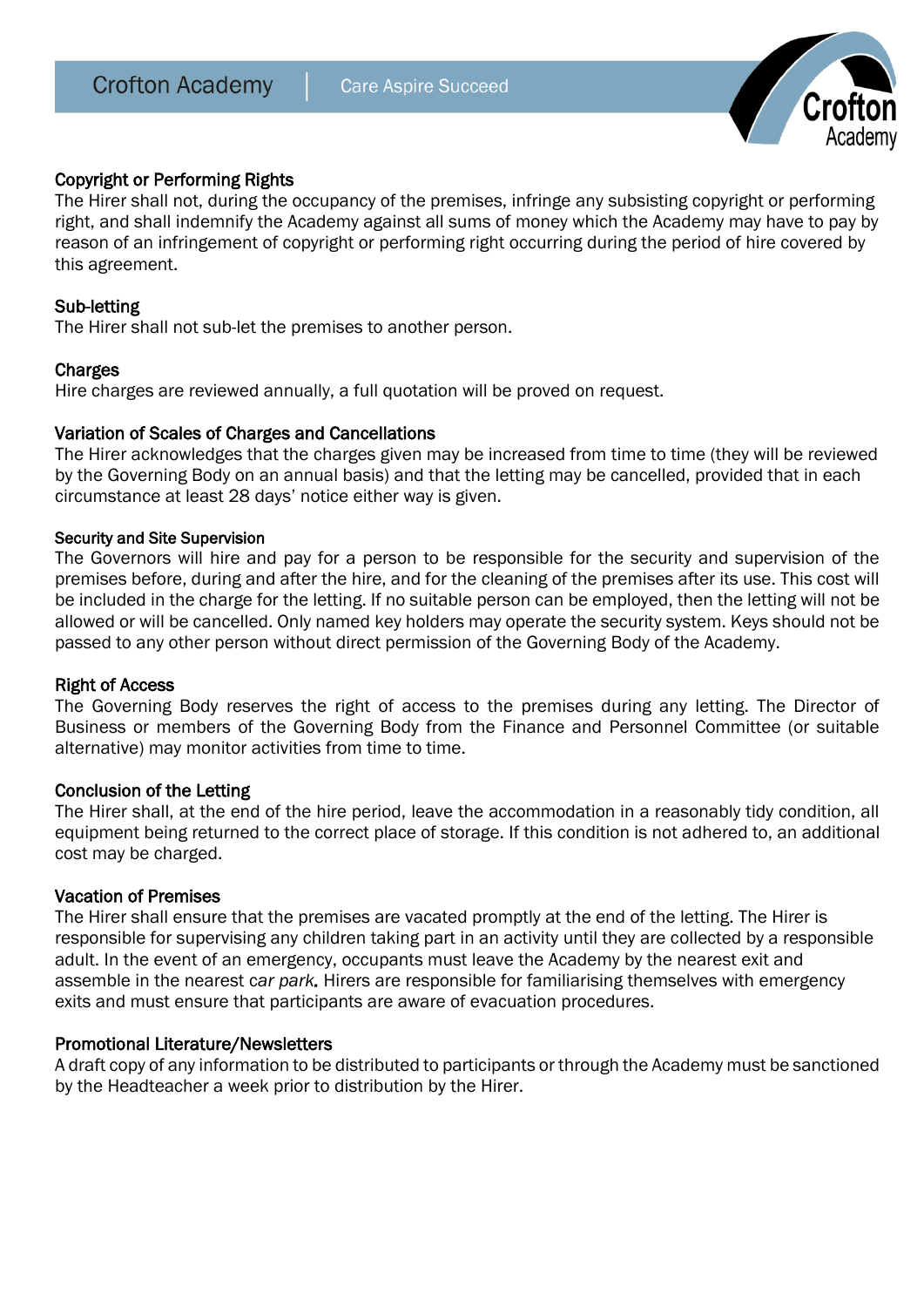

# Covid-19

The Hirer shall comply with current Department of Health and Human Services (DHHS) advice and adhere to the following restrictions for all sessions:

- The Hirer shall comply with public health restrictions and ensure all attendees undergo a selfassessment for any COVID-19 symptoms prior to arrival on site.
- The Hirer shall keep a register of individuals in attendance at each session for 21 days to support NHS Test and Trace if needed.
- The Hirer will provide hand sanitiser for participants to use during their session time. Dispensers will be located in each area for participants to use upon arrival and before exiting.
- The Hirer will inform all participants to arrive on site at their allocated time slot and not before.
- Spectators should, where possible, not attend the academy site.
- Participants arriving should give way and must not enter the facility until exiting participants have left.
- Physical distancing must be maintained at all times, regardless of participant age.
- Only one group of participants is permitted to use a single facility at a time.
- Hirer shall have their own dedicated first aider. Academy staff will not treat an injury regardless of first aid training however if asked, they will ring 999 for emergency services.
- In the event of a confirmed case of a positive test being returned by someone who attended school as part of a third party group, a deep clean will be carried out of the area and equipment and recharged to the hirer.

Failure to comply with the above restrictions will result in termination of arrangements with immediate effect.

# Facilities available to hire:

- Astroturf Pitch (3 pitches available)
- MUGA Pitch
- Sports Hall
- Gymnasium
- Drama Studio
- Main School Hall

# Community Operating Hours:

- Monday to Friday 6.00pm until 10.00pm
- Saturday and Sunday 9.00am until 6.00pm (extended opening by prior agreement with the Business Manager and Premises Manager)

For more information and prices with regard to hiring any of the Academy facilities, please contact: Lauren Lewis, Finance Officer on 01924 862985 or by email: finance@croftonacademy.org.uk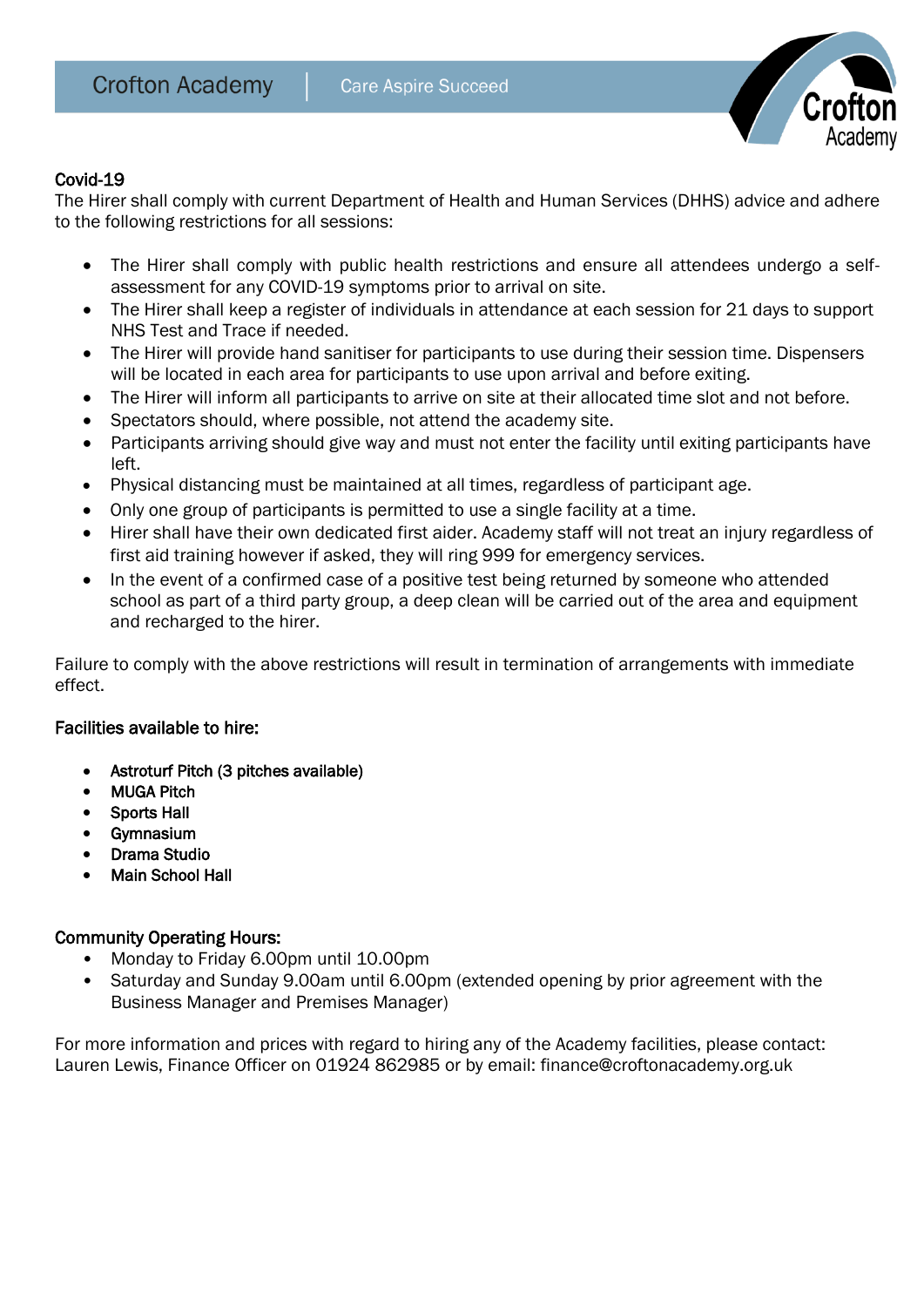

- 1. APPENDIX A
- 2.
- 3. Crofton Academy Lettings Charges AY2020/21 (to be reviewed in July 2021)

|                  | <b>Hourly Rate</b> |
|------------------|--------------------|
| Main School Hall | £20.00             |
| Drama Studio     | £20.00             |
| Gymnasium        | £22.50             |
| Sports Hall      | £22.50             |
| Fields           | £20.00             |
| MUGA Pitch       | £20.00             |

# 4. Astroturf

Summer 1st May - 30th September Winter 1st October - 30th April

|                              | <b>MON-THURS</b>   |                                 | <b>FRI-SUN</b>  |        | <b>MON-THURS</b>                |        | <b>FRI-SUN</b>  |                                 |             |                               |        |        |
|------------------------------|--------------------|---------------------------------|-----------------|--------|---------------------------------|--------|-----------------|---------------------------------|-------------|-------------------------------|--------|--------|
|                              | <b>Summer Peak</b> |                                 | Summer Off Peak |        | <b>Winter Peak</b>              |        | Winter Off Peak |                                 |             |                               |        |        |
|                              |                    | $1 \times 1/3$   $2 \times 1/3$ | Full            |        | $1 \times 1/3$   $2 \times 1/3$ | Full   |                 | $1 \times 1/3$   $2 \times 1/3$ | <b>Full</b> | $1 \times 1/3$ 2 $\times 1/3$ |        | Full   |
| <b>Other Clubs Bookings</b>  | £25.50             | £53.50                          | £67.50          | £22.50 | £51.00                          | £65.00 | £28.00          | £56.00                          | £70.00      | £25.00                        | £53.00 | £67.00 |
| Local community Junior Clubs | £22.50             | £47.50                          | £57.50          | £20.00 | £45.00                          | £55.00 | £25.00          | £50.00                          | £60.00      | £25.00                        | £50.00 | £60.00 |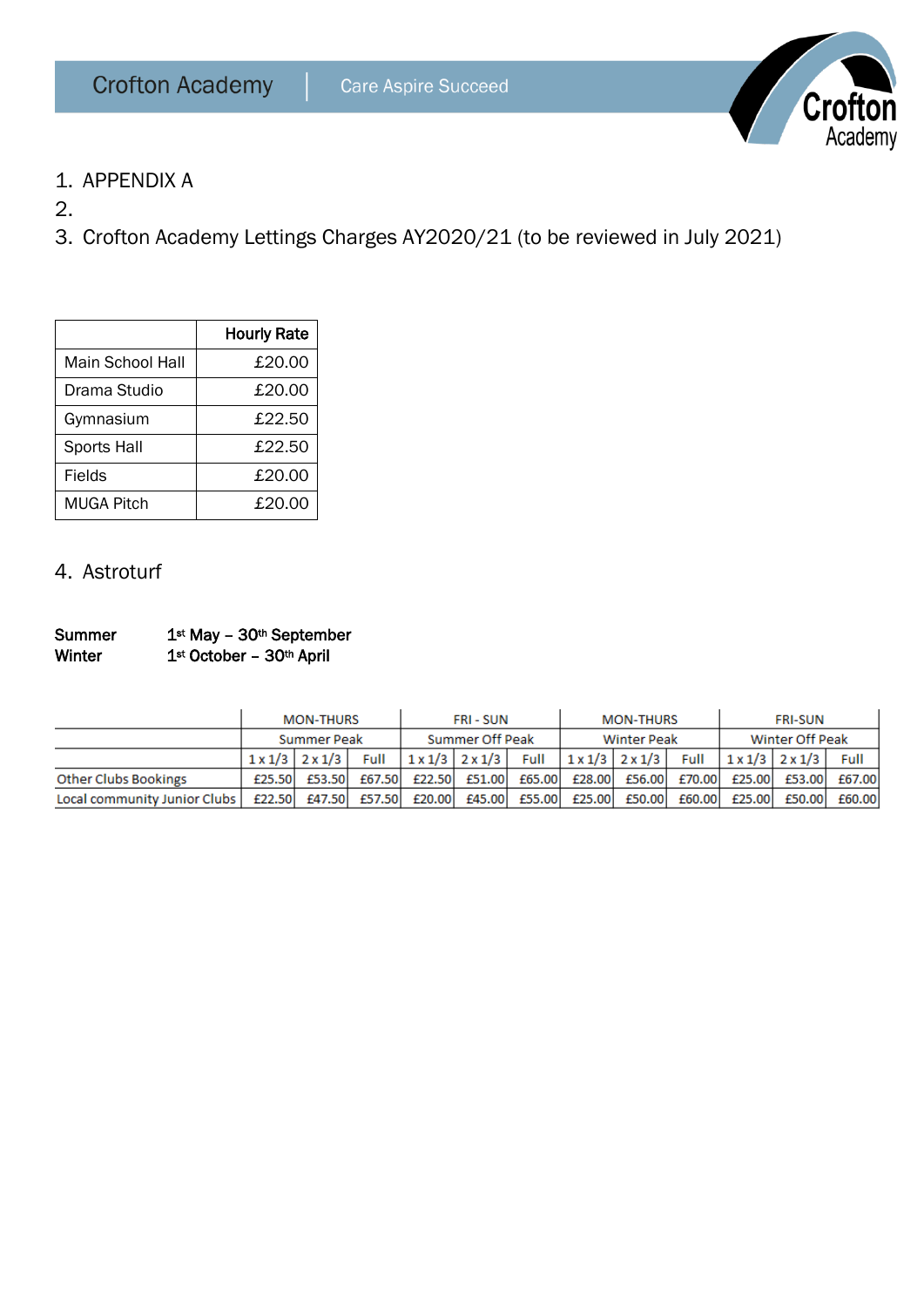

#### APPENDIX B

# Crofton Academy Initial Request Form

| <b>Name of Applicant:</b> |  |  |  |
|---------------------------|--|--|--|
| <b>Address:</b>           |  |  |  |
| <b>Telephone Number:</b>  |  |  |  |
| <b>Email Address:</b>     |  |  |  |

**Name of Organisation:** 

**Activity of Organisation:**

**Details of facilities to be hired:**

**Day of Week Requested: Start time: Finish time: (Please allow time for your preparation and clearing up)**

**Dates required:**

**Use of Academy equipment (please specify your request):**

**Details of any electrical equipment to be brought:**

**Maximum number of participants:**

**Total number of males: Total number of females:**

**Age range of participants:**

Dates during the year when the facilities will be unavailable due to Academy use of closure will be issued at the beginning of the Academy year in September. These dates may be subject to change, but prior notice will always be given if the premises become unavailable due to unforeseen circumstances.

The Hirer confirms:

- That adequate and appropriate insurance cover is in place for the activity to be carried out.
- That arrangements are in place with reference to First Aid.
- Compliance with the regulations regarding the use of own electrical equipment.
- Compliance with Covid-19 restrictions.

(Please see Terms and Conditions for further details).